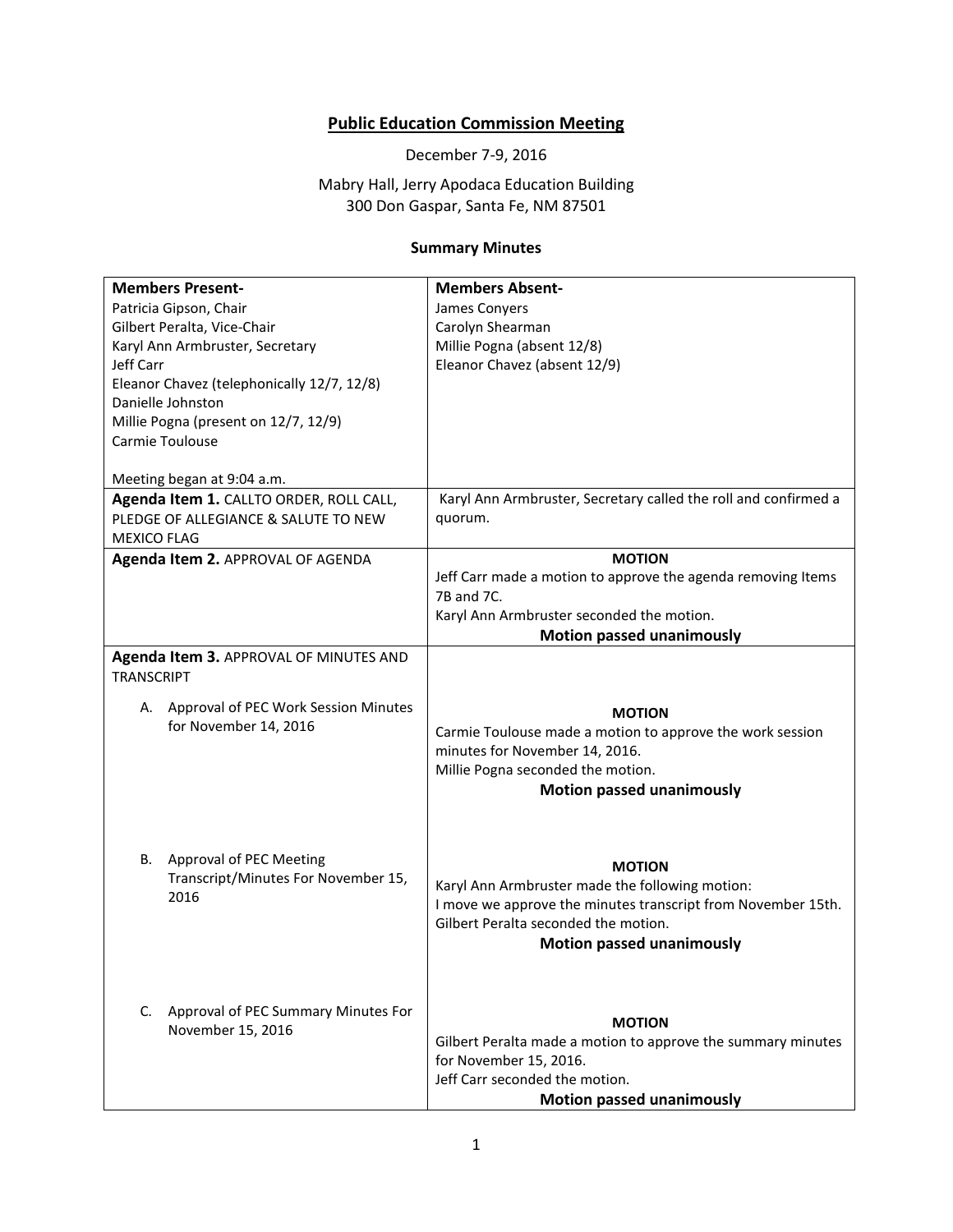| Agenda Item 4. RECOGNITION OF<br>OUTGOING PEC COMMISSIONERS                                      | Recorded comments are available in full transcript.                                                                                                                                                                                                                                                                                                                                                                                                                                                                                                                                                                                                                                  |
|--------------------------------------------------------------------------------------------------|--------------------------------------------------------------------------------------------------------------------------------------------------------------------------------------------------------------------------------------------------------------------------------------------------------------------------------------------------------------------------------------------------------------------------------------------------------------------------------------------------------------------------------------------------------------------------------------------------------------------------------------------------------------------------------------|
| Agenda Item 5. DISCUSSION AND POSSIBLE<br><b>ACTION ON NACSA CONTRACT FOR</b><br>RENEWAL PROJECT | <b>MOTION</b><br>Jeff Carr made the following motion:<br>I move we accept the NACSA contract for renewal project and<br>enter into an MOU.<br>Millie Pogna seconded the motion.<br>Motion passed by majority vote<br>(7-1; Toulouse voted no)                                                                                                                                                                                                                                                                                                                                                                                                                                        |
| Agenda Item 6. DISCUSSION AND ACTION<br>ON RENEWAL APPLICATIONS                                  |                                                                                                                                                                                                                                                                                                                                                                                                                                                                                                                                                                                                                                                                                      |
| A. MAS Academy, Albuquerque                                                                      | <b>MOTION</b><br>Gilbert Peralta made the following motion:<br>I would move to approve the renewal application for five years<br>for Mission Achievement and Success Charter School, with the<br>condition that they report on the implementation of the<br>Correction Plan, as presented by CSD.<br>Jeff Carr seconded the motion.<br>Motion passed by a majority vote<br>(6-1; Gibson voted No; Toulouse abstained)                                                                                                                                                                                                                                                                |
| Coral Community Charter School,<br>В.<br>Albuquerque<br>Renewal Consideration<br>1.              | <b>MOTION</b><br>Carmie Toulouse made the following motion:<br>I move to approve the renewal application for Coral Community<br>Charter School in Albuquerque for three years, with the<br>conditions that they continue to adequately provide responses<br>on a timely basis on their financial Corrective Action Plan, that<br>they submit an acceptable academic improvement plan and<br>complete regular reporting requirements. This motion is<br>excluding the amendment request which we will handle<br>separately.<br>Millie Pogna seconded the motion.<br><b>Motion did not pass</b><br>(3-5; Peralta, Carr, Chavez, Johnston, and Armbruster<br>voted No)<br><b>MOTION</b> |
|                                                                                                  | Gilbert Peralta made the following motion:<br>I move that the charter for Coral Community Charter School be<br>renewed for two years to improve performance in the letter<br>grade and improve performance in school and mission-specific<br>goals, with the conditions that there is submission of an<br>acceptable academic improvement plan, along with regular<br>reporting on that plan and its effectiveness, that the school<br>performance frameworks include academic goals related to the                                                                                                                                                                                  |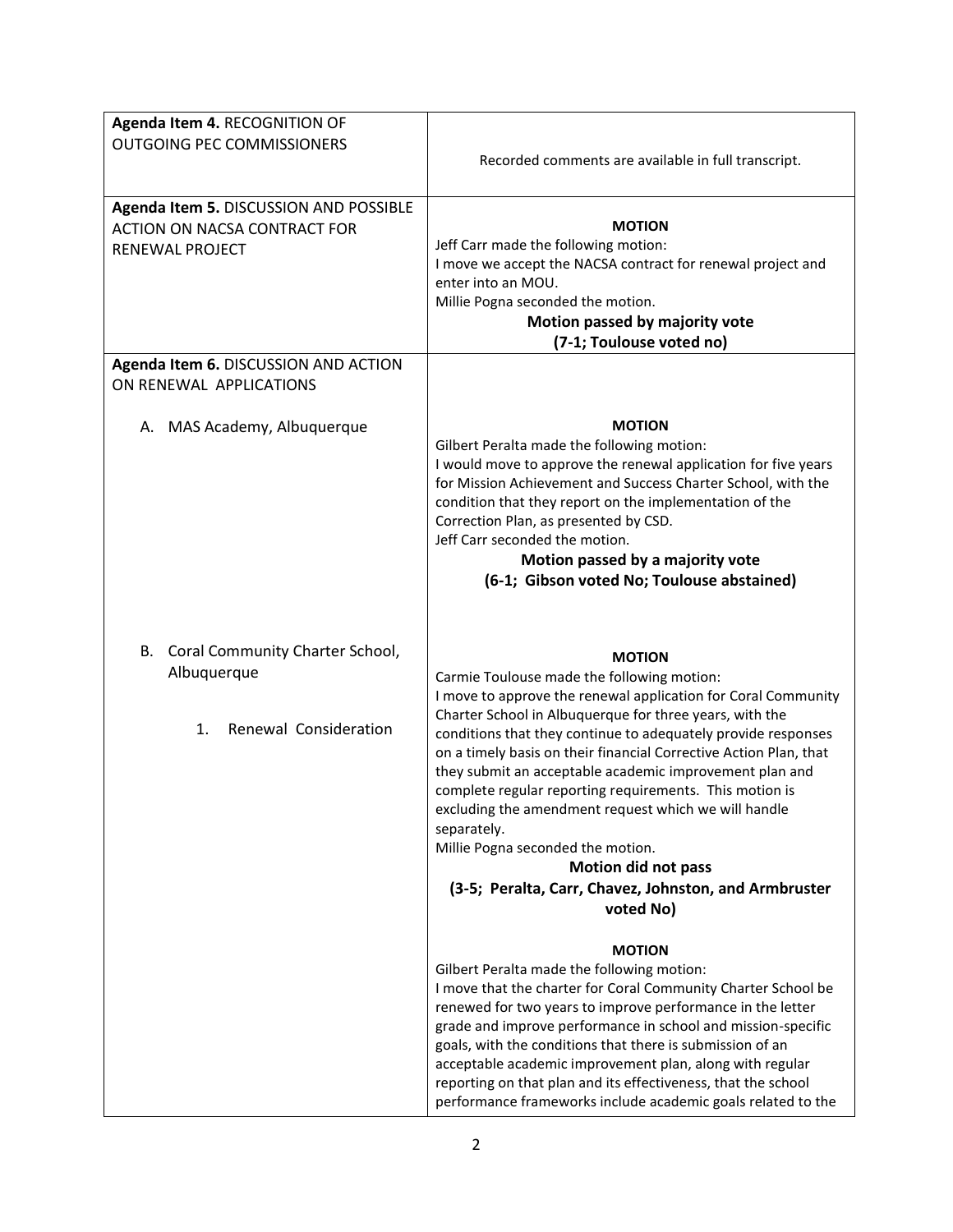|                                                                            | growth of the lowest performing students, Q1, and the school's<br>performance framework include organizational goals related to<br>audit findings and responsiveness and financial performance and<br>reporting; this, with the idea that we are excluding the<br>amendment request.<br>Karyl Ann Armbruster seconded the motion.<br><b>Motion did not pass</b><br>(3-5; Carr, Toulouse, Gipson, Chavez, and Pogna voted<br>No)                                                                                                                                                                                                 |
|----------------------------------------------------------------------------|---------------------------------------------------------------------------------------------------------------------------------------------------------------------------------------------------------------------------------------------------------------------------------------------------------------------------------------------------------------------------------------------------------------------------------------------------------------------------------------------------------------------------------------------------------------------------------------------------------------------------------|
|                                                                            | <b>MOTION</b>                                                                                                                                                                                                                                                                                                                                                                                                                                                                                                                                                                                                                   |
|                                                                            | Carmie Toulouse made the following motion:<br>I move that we approve Coral Community Charter School for<br>two years, with the conditions of a submission of an acceptable<br>academic improvement plan, along with regular reporting on<br>that plan and its effectiveness, and that they follow through<br>with their financial Corrective Action Plan, on a timely basis, and<br>that we exclude the request for a change to the mission<br>statement, which we will take up at a separate point.<br>Danielle Johnston seconded the motion.<br>Motion passed by a majority vote<br>(5-3; Chavez, Peralta, and Carr voted No) |
| Eleanor Chavez disconnected from the meeting.                              |                                                                                                                                                                                                                                                                                                                                                                                                                                                                                                                                                                                                                                 |
| 2. Consideration of<br>Amendment Included in<br><b>Renewal Application</b> | <b>MOTION</b><br>Carmie Toulouse made the following motion:<br>I move that we approve the change of mission statement for<br>Coral Community School from using the words "through seventh<br>grade," to using "through eighth grade" and "pre-K".<br>Millie Pogna seconded the motion.<br><b>Motion passed unanimously</b>                                                                                                                                                                                                                                                                                                      |
| Eleanor Chavez reconnected to the meeting.                                 |                                                                                                                                                                                                                                                                                                                                                                                                                                                                                                                                                                                                                                 |
| Sage Montessori Charter School,<br>C.<br>Albuquerque                       | <b>MOTION</b><br>Gilbert Peralta made the following motion:<br>I move to deny the renewal application for the Sage Montessori<br>Charter School in Albuquerque for the following reasons: The<br>school committed a material violation of the conditions,<br>standards, or procedures set forth in the charter contract, due<br>to, one, the school failed to meet or make progress toward a<br>majority of the goals in the charter contract, and, two, the<br>school has failed to meet several elements of the material terms<br>of the contract. Also, the school has experienced a high teacher,                           |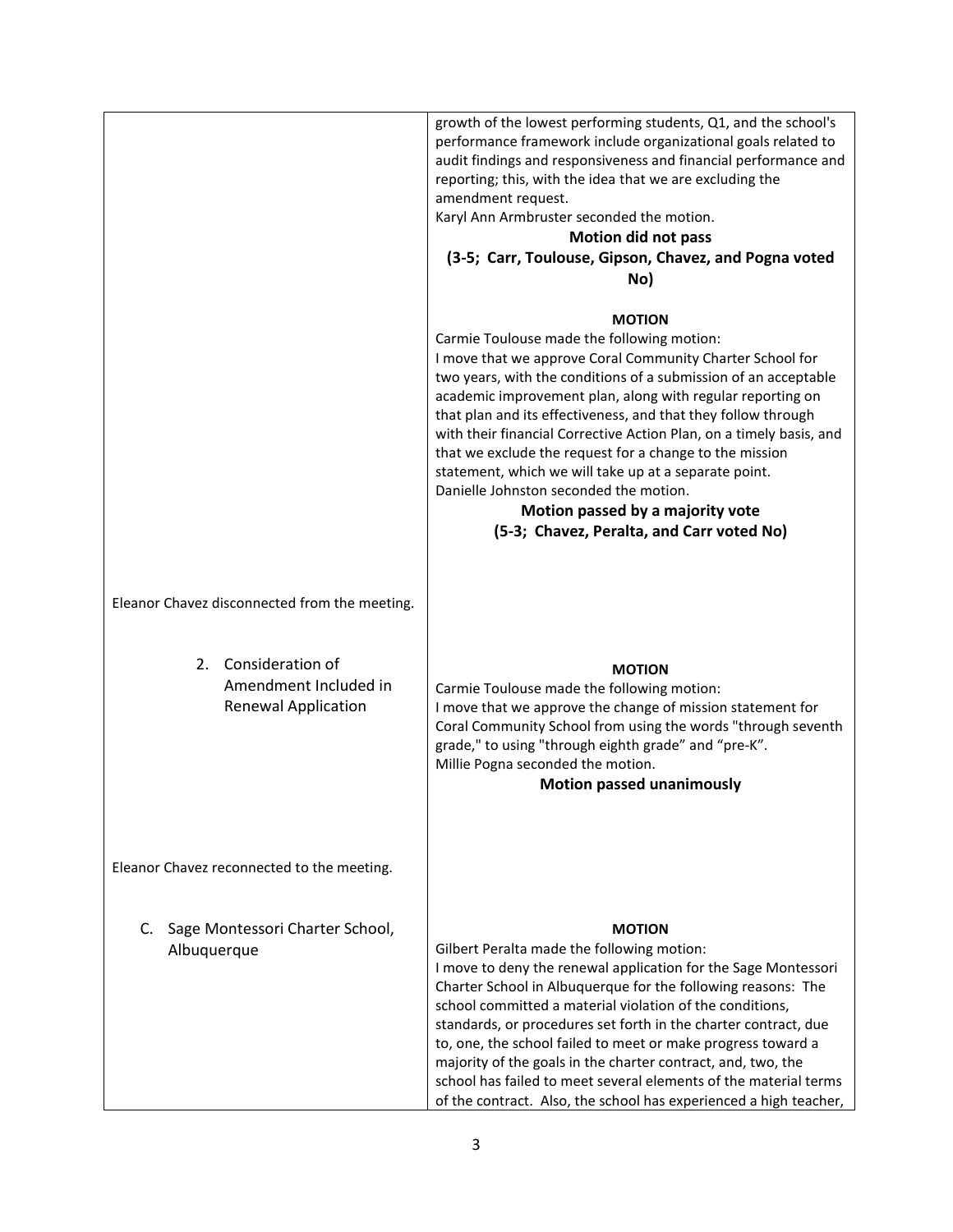|                                                      | student, and governing body turnover. They have also failed to<br>protect the student safety by failing to develop and obtain<br>approval on a student wellness and safety plan. There have<br>been additional concerns regarding legal compliance. Also, the<br>school failed to meet or make substantial progress toward<br>achievement of the Department's standards of excellence, or<br>student performance standards identified in the charter<br>contract, because the school currently maintains a three-year<br>average grade of D and has earned a D or F grade in each of the<br>last three years.<br>Karyl Ann Armbruster seconded the motion.<br><b>Motion passed unanimously</b> |
|------------------------------------------------------|------------------------------------------------------------------------------------------------------------------------------------------------------------------------------------------------------------------------------------------------------------------------------------------------------------------------------------------------------------------------------------------------------------------------------------------------------------------------------------------------------------------------------------------------------------------------------------------------------------------------------------------------------------------------------------------------|
| New America School, Las Cruces<br>D.                 | <b>MOTION</b><br>Gilbert Peralta made the following motion:<br>I move to approve the renewal application for five years for the<br>New America School in Las Cruces with the following conditions:<br>That the corrective action requirements include that the school<br>work with the appropriate PED bureaus to improve operations in<br>the following areas: ELL students, Next Step Plans, instructional<br>hours, special education, and RTI; and that they also continue to<br>ensure continued performance in the letter grade and improved<br>performance in the school and mission-specific goals.<br>Jeff Carr seconded the motion.<br><b>Motion passed unanimously</b>              |
| Eleanor Chavez disconnected from the meeting.        |                                                                                                                                                                                                                                                                                                                                                                                                                                                                                                                                                                                                                                                                                                |
| Estancia Valley Classical Academy,<br>Е.<br>Moriarty | <b>MOTION</b><br>Patricia Gipson made the following motion:<br>I move to deny the renewal application of Estancia Valley<br>Classical Academy for the following reasons: The school<br>committed a material violation of the conditions, standards, or<br>procedures set forth in the charter school contract because the<br>school's policies are in direct violation of federal law, and the<br>school violated any provisions of law from which the charter<br>school was not specifically exempted, because, once again, they<br>are in violation of federal law.<br>Jeff Carr seconded the motion.<br>Motion passed by a majority vote<br>(6-1; Pogna voted No)                           |
| Millie Pogna was not present for this meeting.       |                                                                                                                                                                                                                                                                                                                                                                                                                                                                                                                                                                                                                                                                                                |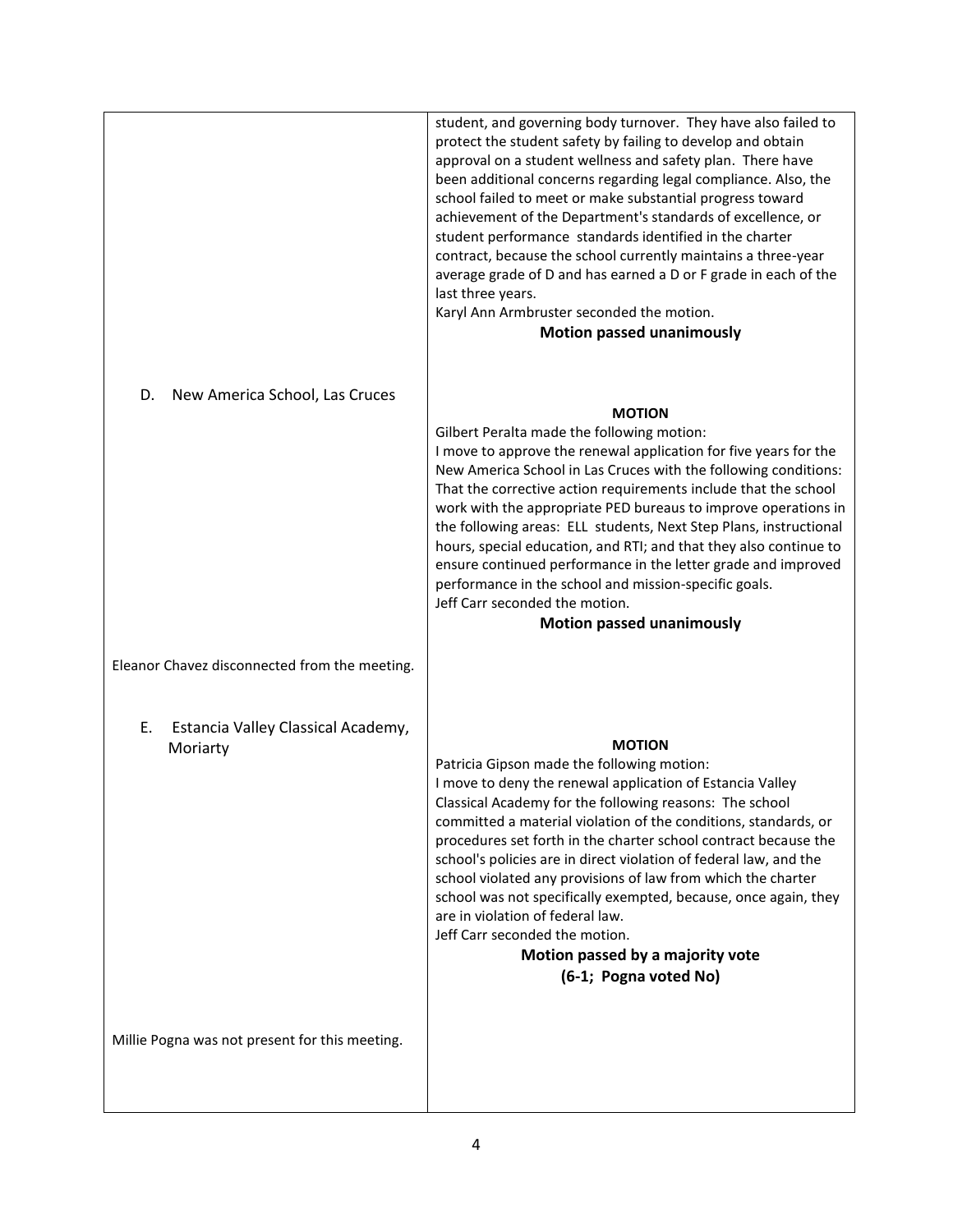| F. | SW Aeronautics, Mathematics, and                                              |                                                                                                                                                                                                                                                                                                                                                                                                                                                                                                                                                                                                                                                                                                                                                                                                           |
|----|-------------------------------------------------------------------------------|-----------------------------------------------------------------------------------------------------------------------------------------------------------------------------------------------------------------------------------------------------------------------------------------------------------------------------------------------------------------------------------------------------------------------------------------------------------------------------------------------------------------------------------------------------------------------------------------------------------------------------------------------------------------------------------------------------------------------------------------------------------------------------------------------------------|
|    | Science Academy, Albuquerque                                                  | <b>MOTION</b>                                                                                                                                                                                                                                                                                                                                                                                                                                                                                                                                                                                                                                                                                                                                                                                             |
|    | <b>Renewal Application</b><br>1.                                              | Patricia Gipson made the following motion:<br>I move to approve the renewal application for Southwest<br>Aeronautics Mathematics and Science Academy, excluding the<br>amendment request, for two years with the following<br>conditions: that by the end of the fiscal year '17, the school must<br>receive an unmodified audit opinion and demonstrate continued<br>decreases in the number and severity of audit findings and that<br>requirements that the school regularly report on the corrective<br>actions identified in the renewal response and that the school<br>affirmatively work with CSD to address the concerns about<br>minimum instructional hours, ELL services, and governance.<br>Gilbert Peralta seconded the motion.<br>Motion passed by a majority vote<br>(5-1; Carr voted No) |
|    | Consideration of<br>2.<br>Amendment Included in<br><b>Renewal Application</b> | <b>MOTION</b><br>Carmie Toulouse made a motion to approve the amendment.<br>Patricia Gipson seconded the motion.<br><b>Motion passed unanimously</b>                                                                                                                                                                                                                                                                                                                                                                                                                                                                                                                                                                                                                                                      |
|    | G. Southwest Primary Learning<br>Center, Albuquerque                          |                                                                                                                                                                                                                                                                                                                                                                                                                                                                                                                                                                                                                                                                                                                                                                                                           |
|    | 1. Renewal Application                                                        | <b>MOTION</b><br>Patricia Gipson made the following motion:<br>I move to renew the charter contract for Southwest Primary<br>Learning Center in Albuquerque for two years, excluding the<br>amendment, with the following conditions: By the end of the<br>fiscal year '17, the school must receive an unmodified audit<br>opinion and demonstrate continued decreases in the number<br>and severity of audit findings, and requirements that the school<br>regularly report on the corrective actions identified in the<br>renewal responses and that the school affirmatively work with<br>CSD to address the concerns about ELL services and governance<br>requirements.<br>Gilbert Peralta seconded the motion.<br>Motion passed by a majority vote<br>(5-1; Carr voted No)                           |
|    | 2. Consideration of<br>Amendment Included in<br><b>Renewal Application</b>    | <b>MOTION</b><br>Carmie Toulouse made the following motion:<br>Madam Chair, move approval of the amendment.<br>Motion was not seconded. No vote was taken.                                                                                                                                                                                                                                                                                                                                                                                                                                                                                                                                                                                                                                                |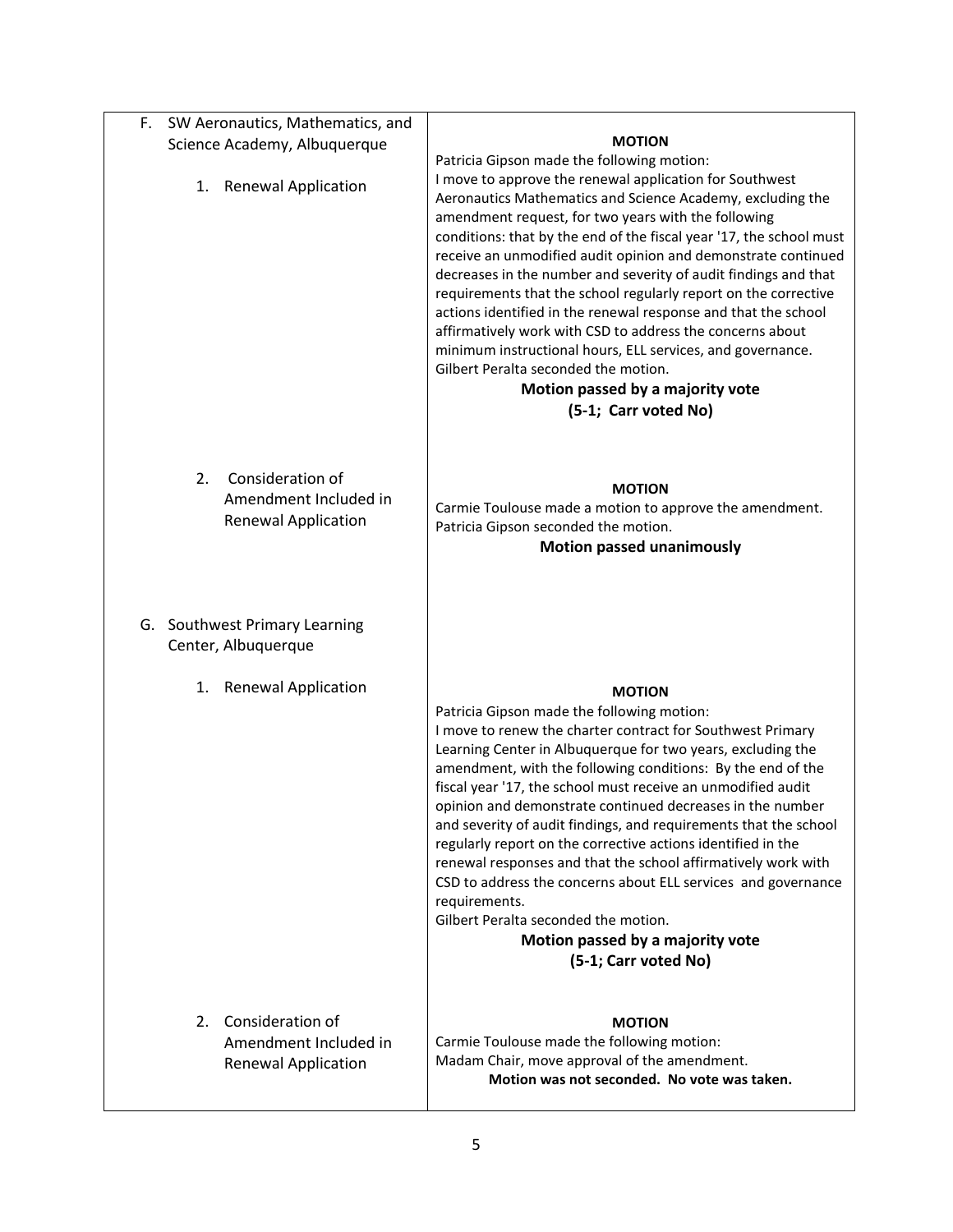|                                                                               | <b>MOTION</b><br>Carmie Toulouse made the following motion:<br>I move that the PEC approve the Southwest Primary amendment<br>to, effective July 1st, consider the addition of the seventh and<br>eighth grades to their program and no longer be just a primary<br>school as their wording is here.<br>Patricia Gipson seconded the motion.<br><b>Motion passed unanimously</b>                                                                                                                                                                                                                                                                                                                                                                                                                                                                           |
|-------------------------------------------------------------------------------|------------------------------------------------------------------------------------------------------------------------------------------------------------------------------------------------------------------------------------------------------------------------------------------------------------------------------------------------------------------------------------------------------------------------------------------------------------------------------------------------------------------------------------------------------------------------------------------------------------------------------------------------------------------------------------------------------------------------------------------------------------------------------------------------------------------------------------------------------------|
|                                                                               | <b>MOTION</b><br>Carmie Toulouse made the following motion:<br>Madam Chair, I move a motion to rescind whatever it was I said<br>that I shouldn't have said to get this to lunchtime. Thank you<br>very much.<br>Patricia Gipson: I'll second that.<br><b>Motion passed unanimously</b><br><b>MOTION</b><br>Carmie Toulouse made the following motion:<br>Madam Chair, I will entertain the second motion that the PEC<br>approve the Southwest Primary's amendment to effective July<br>1st, 2017, to begin serving K-8 presently offering 4, 5, 6, 7, and 8<br>-- that's what's worded here -- and absorbing seventh and eighth<br>grade students from what was the Southwest Intermediate<br>Learning Center. I read it.<br>Motion was not seconded. No vote was taken                                                                                  |
|                                                                               | <b>MOTION</b><br>Carmie Toulouse made the following motion:<br>Effective July 1st, 2018, they will begin serving grades 4 through<br>8 by absorbing the seventh and eighth grade students who are<br>currently at the Southwest Intermediate Learning Center.<br>Patricia Gipson seconded the motion.<br><b>Motion passed unanimously</b>                                                                                                                                                                                                                                                                                                                                                                                                                                                                                                                  |
| 3.<br>Consideration of<br>Amendment Included in<br><b>Renewal Application</b> | <b>MOTION</b><br>Patricia Gipson made the following motion:<br>I make a motion to pass the amendment for Southwest Primary<br>to read: Southwest Preparatory Learning Center provides the<br>technology elective course for seventh and eighth grades, Smart<br>lab that is unique to the school. Southwest Preparatory<br>Learning Center provides pre-algebra to all seventh graders in<br>Algebra 1 for high school credit to all eighth graders.<br>Southwest Preparatory Learning Center provides a community-<br>based activity component to the academic curriculum for<br>seventh and eighth grade. Southwest Preparatory Learning<br>Center provides one online course for seventh grade and two<br>online courses for eighth graders. Effective July 1st, 2017.<br>Karyl Ann Armbruster seconded the motion.<br><b>Motion passed unanimously</b> |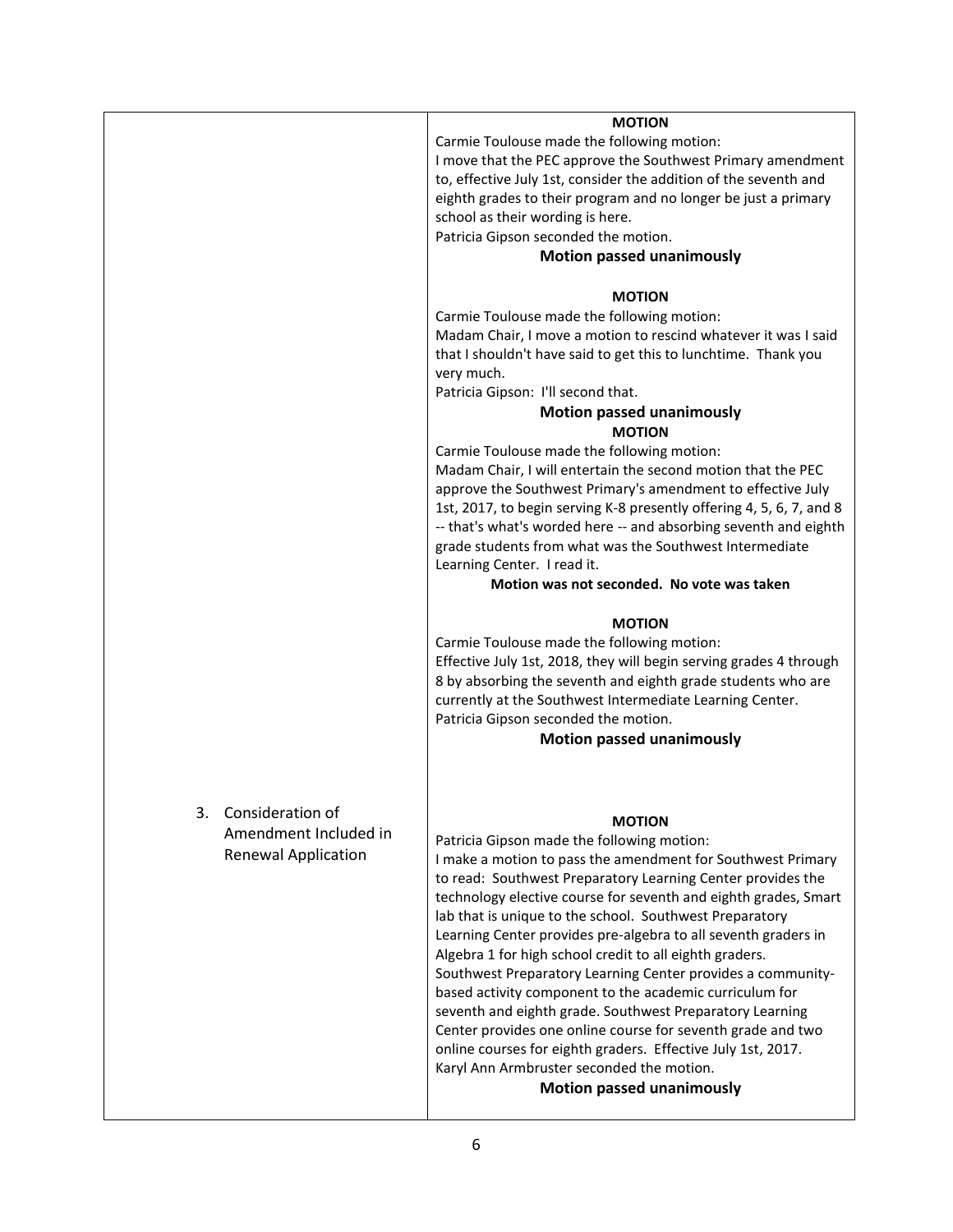| 4. Consideration of<br>Amendment Included in<br><b>Renewal Application</b>          | <b>MOTION</b><br>Patricia Gipson made the following motion:<br>I make a motion for an amendment to the Southwest Primary<br>Learning Center charter for a name change effective July 1st,<br>2017, Southwest Primary Learning Center will be known as<br>Southwest Preparatory Learning Center.<br>Karyl Ann Armbruster seconded the motion.<br><b>Motion passed unanimously</b>                                                                                                                                                                                                                                                                                                                                                                                                                                     |
|-------------------------------------------------------------------------------------|----------------------------------------------------------------------------------------------------------------------------------------------------------------------------------------------------------------------------------------------------------------------------------------------------------------------------------------------------------------------------------------------------------------------------------------------------------------------------------------------------------------------------------------------------------------------------------------------------------------------------------------------------------------------------------------------------------------------------------------------------------------------------------------------------------------------|
| H. Southwest Intermediate Learning<br>Center, Albuquerque                           | Renewal application rescinded. Recorded comments are<br>available in full transcript.                                                                                                                                                                                                                                                                                                                                                                                                                                                                                                                                                                                                                                                                                                                                |
| Gilbert Peralta left the meeting.                                                   |                                                                                                                                                                                                                                                                                                                                                                                                                                                                                                                                                                                                                                                                                                                                                                                                                      |
| Eleanor Chavez joined the meeting<br>telephonically.                                |                                                                                                                                                                                                                                                                                                                                                                                                                                                                                                                                                                                                                                                                                                                                                                                                                      |
| Southwest Secondary Learning<br>I.<br>Center, Albuquerque<br>1. Renewal Application | <b>MOTION</b><br>Patricia Gipson made the following motion:<br>I move to approve the renewal application for Southwest<br>Secondary -- is it Learning Center? I want to make sure.<br>-- Learning Center, Albuquerque, for a period of two years,<br>excluding the amendment, with the following conditions: By the<br>end of fiscal year '17, the school must receive an unmodified<br>audit opinion and demonstrate continued decreases in the<br>number and severity of audit findings, requirements that the<br>school regularly report on the corrective actions identified in<br>the renewal responses and that the school affirmatively work<br>with CSD to address the concerns about ELL services.<br>Karyl Ann Armbruster seconded the motion.<br>Motion passed by a majority vote<br>(5-1; Carr voted No) |
| 2.<br>Consideration of<br>Amendment Included in<br><b>Renewal Application</b>       | <b>MOTION</b><br>Karyl Ann Armbruster made the following motion:<br>I move to approve the following amendment: Effective July 1st,<br>2017, the authorized school grades are 9 through 12, however,<br>allowing eighth grade for the 2017-2018 school year only.<br>Patricia Gipson seconded the motion.<br><b>Motion passed unanimously</b>                                                                                                                                                                                                                                                                                                                                                                                                                                                                         |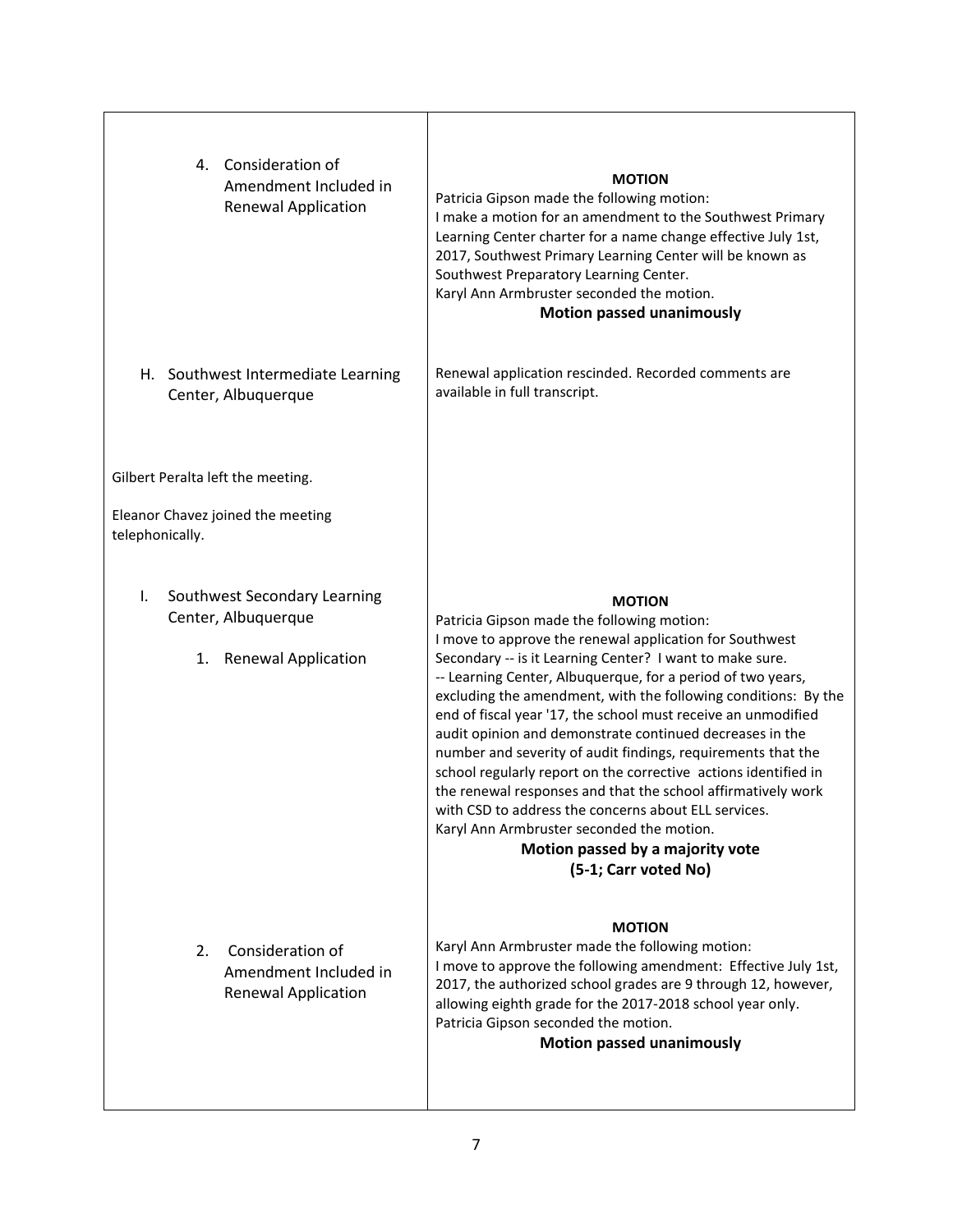| McCurdy Charter School, Espanola<br>J.                                | <b>MOTION</b><br>Jeff Carr made the following motion:<br>I move to approve the renewal application for McCurdy Charter<br>School in Española for five years.<br>Carmie Toulouse seconded the motion.<br><b>Motion passed unanimously</b>                                                                                                                                                                                                                                                                                                                                                                                                                                                                                                                                                                                                                                                                                                                                                                                                                                                                                                                                                                                                                                                                                                                                                                                                                                                                                                                                                                                                                                                                                                                                                                                                                                                                                                                                                                                                                                                                                                                                                                                                  |
|-----------------------------------------------------------------------|-------------------------------------------------------------------------------------------------------------------------------------------------------------------------------------------------------------------------------------------------------------------------------------------------------------------------------------------------------------------------------------------------------------------------------------------------------------------------------------------------------------------------------------------------------------------------------------------------------------------------------------------------------------------------------------------------------------------------------------------------------------------------------------------------------------------------------------------------------------------------------------------------------------------------------------------------------------------------------------------------------------------------------------------------------------------------------------------------------------------------------------------------------------------------------------------------------------------------------------------------------------------------------------------------------------------------------------------------------------------------------------------------------------------------------------------------------------------------------------------------------------------------------------------------------------------------------------------------------------------------------------------------------------------------------------------------------------------------------------------------------------------------------------------------------------------------------------------------------------------------------------------------------------------------------------------------------------------------------------------------------------------------------------------------------------------------------------------------------------------------------------------------------------------------------------------------------------------------------------------|
| La Tierra Montessori Charter<br>К.<br>School, Ohkay Owingeh, Espanola | <b>MOTION</b><br>Jeff Carr made the following motion:<br>I move to approve the renewal application for La Tierra<br>Montessori Charter School for five years.<br>Carmie Toulouse seconded the motion.<br><b>Motion passed unanimously</b>                                                                                                                                                                                                                                                                                                                                                                                                                                                                                                                                                                                                                                                                                                                                                                                                                                                                                                                                                                                                                                                                                                                                                                                                                                                                                                                                                                                                                                                                                                                                                                                                                                                                                                                                                                                                                                                                                                                                                                                                 |
| Uplift Community School, Gallup<br>L.                                 | <b>MOTION</b><br>Gilbert Peralta made the following motion:<br>I move to deny to renew the application for Uplift Community<br>School for the following reasons: One, the school committed a<br>material violation of the conditions, standards, or procedures<br>set forth in the charter contract because they are not fulfilling<br>the mission of the school. It has failed to meet nearly all the<br>major elements of the material terms of the contract.<br>Secondly, the school failed to meet or make substantial progress<br>towards achievement of the Department's standards of<br>excellence or student performance standards identified in the<br>charter contract because the school currently maintains a three-<br>year average letter grade of F and it has earned a D or F letter<br>grade in each of the last three years. The school has failed to<br>meet or make progress toward each of the goals in the charter<br>contract, and the school failed to complete and submit<br>statutorily required state PARCC assessments in one year. The<br>school's short-cycle assessment data demonstrates declining<br>proficiencies at almost every grade level in almost every year.<br>Thirdly, the school failed to meet generally accepted standards<br>of fiscal management because multi-year report audit findings,<br>single-year report audit findings, and significant deficiencies<br>identified by the audit.<br>And, finally, the school violated any provision of law from which<br>the charter school was not specifically exempted because the<br>school has failed to comply with provisions of law from which<br>the school has not been specifically exempted and the following:<br>They failed to develop and obtain approval on a student<br>wellness and safety plan. They failed to conduct legally required<br>safety drills, and violated transportation requirements.<br>Also, the school failed to complete summative teacher<br>evaluations as required by New Mexico Teach for two years.<br>And, finally, the school failed to complete and submit statutorily<br>required state PARCC assessments in one year.<br>Carmie Toulouse seconded the motion.<br><b>Motion passed unanimously</b> |